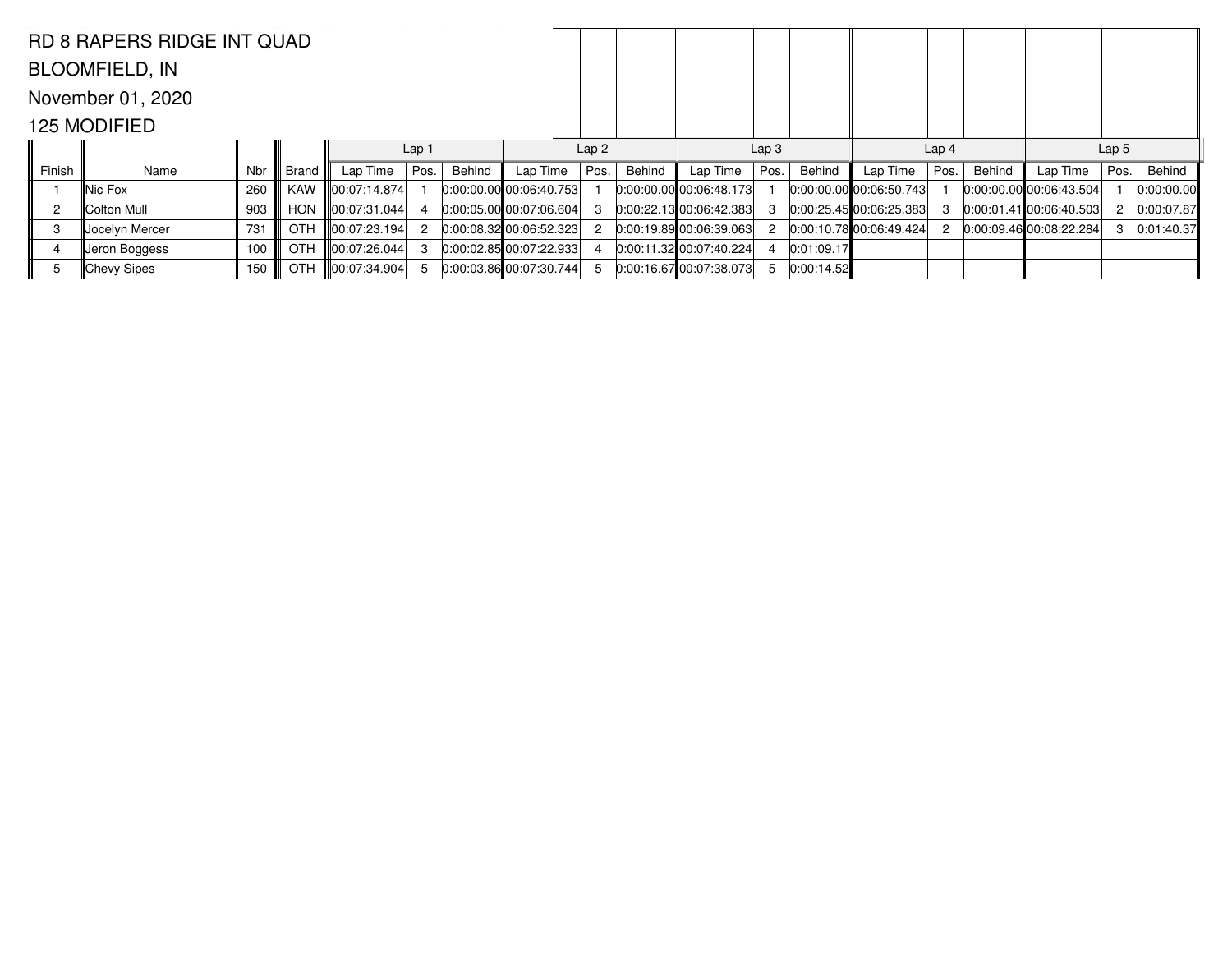| Lap <sub>7</sub><br>Lap6<br><b>Behind</b><br><b>Behind</b><br>Lap Time<br>Pos.<br>Pos.<br>Lap Time<br>$0:00:00.00$ 00:06:38.333<br>0:00:00.00<br>00:06:28.513<br>1<br>1<br>0:00:08.43 00:06:35.373<br>$\overline{c}$<br>0:00:05.47<br>2<br>00:06:29.073<br>0:01:52.2400:06:34.523<br>3<br>3<br>0:01:51.39<br>00:06:40.943 |  |  |  |
|---------------------------------------------------------------------------------------------------------------------------------------------------------------------------------------------------------------------------------------------------------------------------------------------------------------------------|--|--|--|
|                                                                                                                                                                                                                                                                                                                           |  |  |  |
|                                                                                                                                                                                                                                                                                                                           |  |  |  |
|                                                                                                                                                                                                                                                                                                                           |  |  |  |
|                                                                                                                                                                                                                                                                                                                           |  |  |  |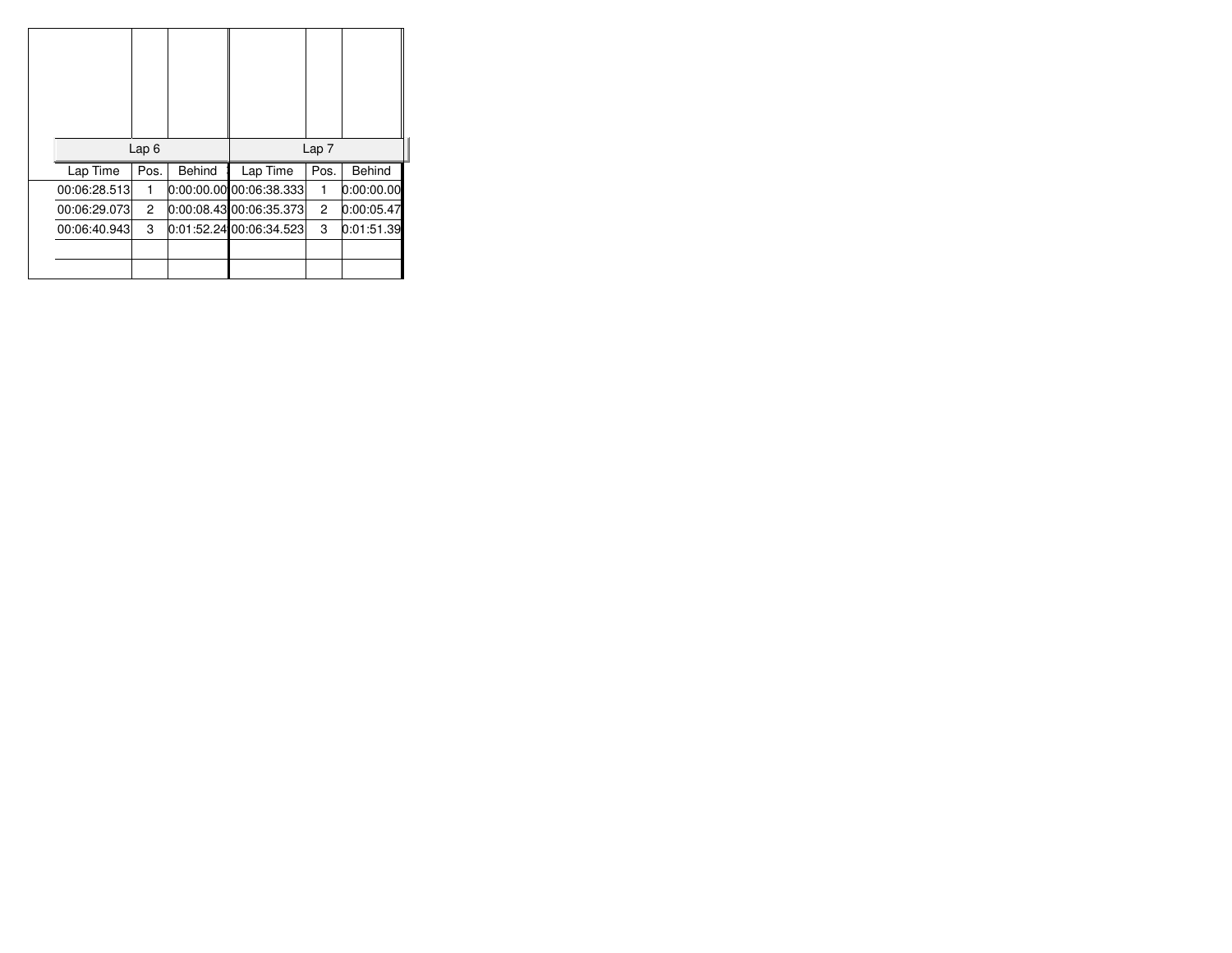|                | <b>RD 8 RAPERS RIDGE INT QUAD</b> |     |            |                  |                  |        |                             |                  |        |                             |                  |        |                                 |                  |        |                             |                  |            |
|----------------|-----------------------------------|-----|------------|------------------|------------------|--------|-----------------------------|------------------|--------|-----------------------------|------------------|--------|---------------------------------|------------------|--------|-----------------------------|------------------|------------|
|                | <b>BLOOMFIELD, IN</b>             |     |            |                  |                  |        |                             |                  |        |                             |                  |        |                                 |                  |        |                             |                  |            |
|                | November 01, 2020                 |     |            |                  |                  |        |                             |                  |        |                             |                  |        |                                 |                  |        |                             |                  |            |
|                | 125 LIMITED                       |     |            |                  |                  |        |                             |                  |        |                             |                  |        |                                 |                  |        |                             |                  |            |
|                |                                   |     |            |                  | Lap <sub>1</sub> |        |                             | Lap <sub>2</sub> |        |                             | Lap <sub>3</sub> |        |                                 | Lap <sub>4</sub> |        |                             | Lap <sub>5</sub> |            |
| Finish         | Name                              | Nbr | Brand      | Lap Time         | Pos.             | Behind | Lap Time                    | Pos.             | Behind | Lap Time                    | Pos.             | Behind | Lap Time                        | Pos.             | Behind | Lap Time                    | Pos.             | Behind     |
|                | Logan Wells                       | 130 | <b>HON</b> | ∥00:06:49.974    |                  |        | 0:00:01.65 00:06:02.633     |                  |        | 0.00.00.000000000007.943    |                  |        | $[0:00:00.00]$ 00:06:08.143     |                  |        | $0:00:00.00$ 00:06:03.993   |                  | 0:00:00.00 |
| $\overline{c}$ | lIsaiah Friend                    | 44  | <b>OTH</b> |                  |                  |        | $[0:00:00.00]$ 00:06:40.853 |                  |        | 0:00:36.5700:06:22.533      | 2                |        | [0:00:51.16]00:06:06.683]       | 2                |        | 0:00:49.70 00:06:03.413     |                  | 0:00:49.12 |
| 3              | Brinna Blevins                    | 719 | <b>YAM</b> | ∥00:07:00.354    |                  |        | 0:00:10.3800:06:43.923      |                  |        | $[0:00:15.10]$ 00:06:37.534 |                  |        | $[0:00:30.10]$ $[00:06:49.953]$ |                  |        | 0:01:13.37100:06:44.543     |                  | 0:01:54.50 |
|                | Brooke Phillips                   | 121 | <b>YAM</b> | III00:07:11.854  |                  |        | 0:00:01.5400:07:15.274      |                  |        | $[0:00:02.37]$ 00:06:50.993 |                  |        | $0:00:56.31$ 00:06:54.193       |                  |        | 0:01:00.5500:07:13.534      |                  | 0:01:29.54 |
| 5              | Zachary Malone                    | 10  | <b>OTH</b> |                  |                  |        | $[0:00:09.96]$ 00:07:14.443 |                  |        | 0:00:40.48 00:07:00.414     | 5                |        | 0:00:07.05 00:07:00.113         | 5                |        | $[0:00:12.97]$ 00:07:01.654 | 5                | 0:00:01.09 |
| 6              | Dameim Irish                      | 711 | <b>OTH</b> | III00:07:21.164L |                  |        | $0:00:09.31$ 00:07:22.844   |                  |        | $[0:00:16.88]$ 00:07:33.173 | 6                |        | 0:00:52.01 00:07:51.764         | 6                |        | $0:01:43.66$ 00:07:21.864   |                  | 0:02:03.87 |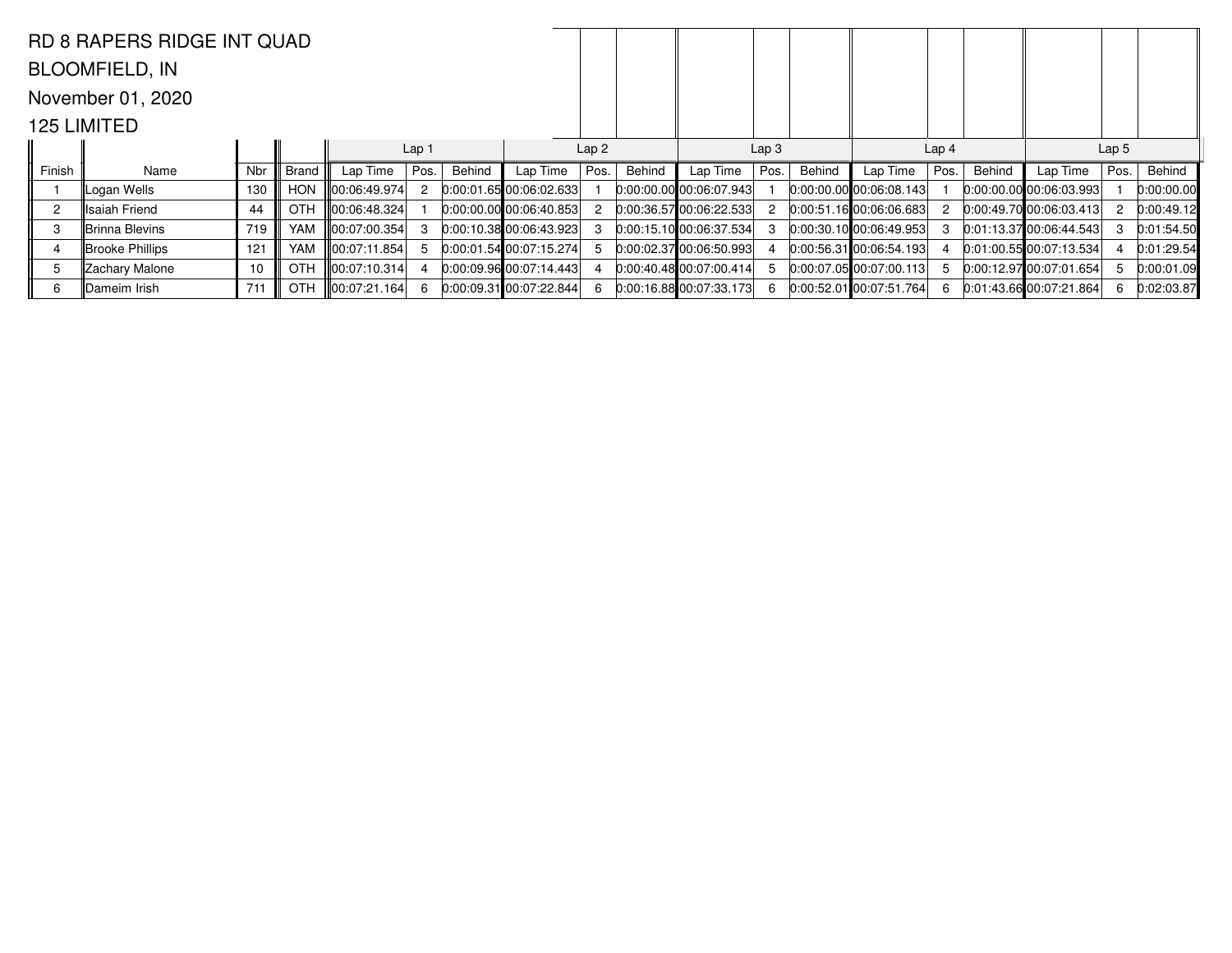|              | Lap6 |               |                         | Lap <sub>7</sub> |               |
|--------------|------|---------------|-------------------------|------------------|---------------|
| Lap Time     | Pos. | <b>Behind</b> | Lap Time                | Pos.             | <b>Behind</b> |
| 00:06:20.673 | 1    |               | 0:00:00.00 00:06:11.763 | 1                | 0:00:00.00    |
| 00:06:11.613 | 2    |               | 0:00:40.06 00:05:59.173 | 2                | 0:00:27.47    |
| 00:06:38.623 | 3    |               | 0:02:21.5100:06:46.014  | 3                | 0:03:08.35    |
| 00:06:45.083 | 4    |               | 0:01:36.00 00:06:39.373 | 4                | 0:01:29.36    |
| 00:06:49.353 | 5    |               | 0:00:05.36 00:06:50.093 | 5                | 0:00:16.08    |
| 00:07:34.263 | 6    | 0:02:48.78    |                         |                  |               |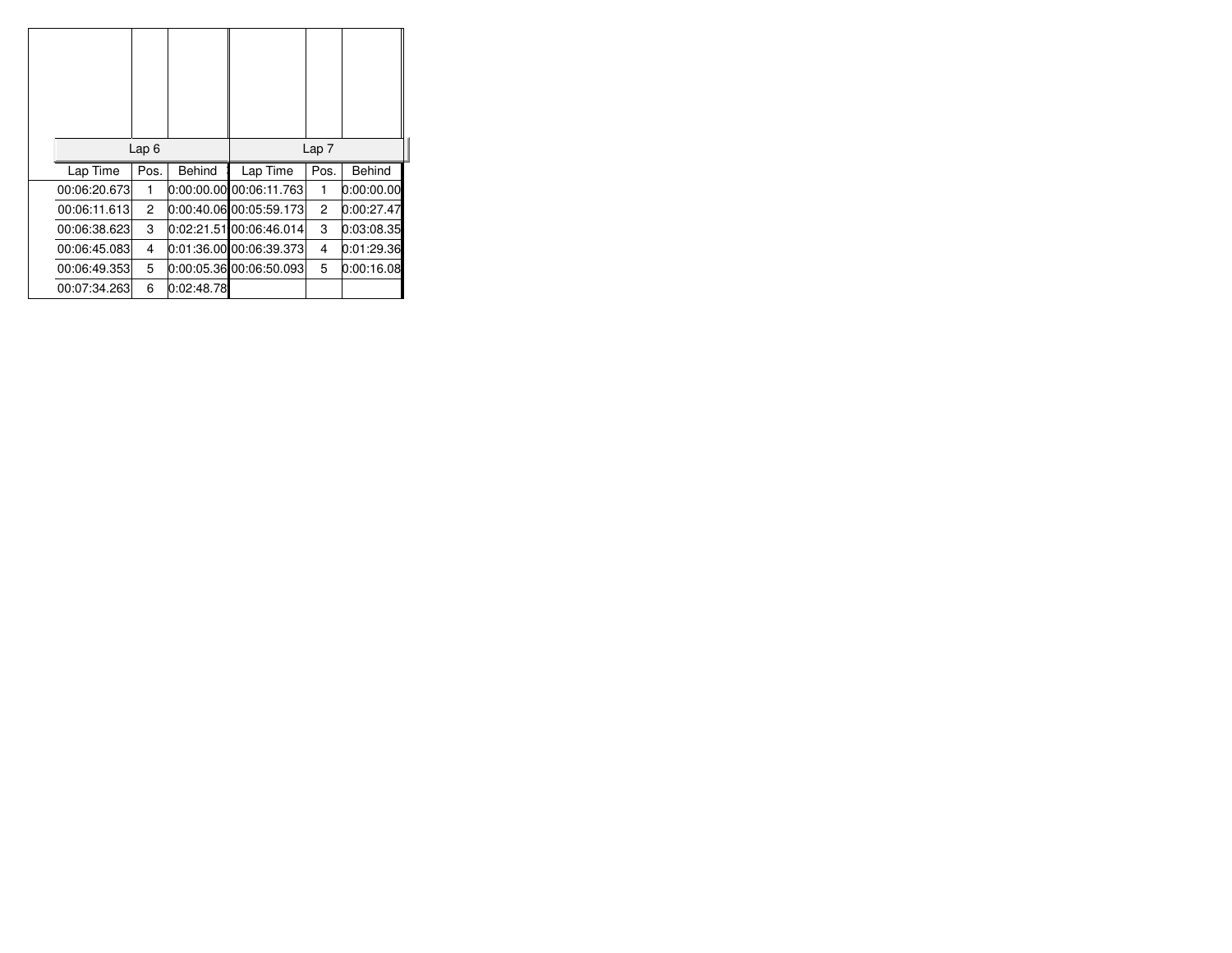|                | <b>RD 8 RAPERS RIDGE INT QUAD</b> |     |            |               |                  |        |                             |      |        |                                 |                  |        |                             |                  |        |                           |                  |            |
|----------------|-----------------------------------|-----|------------|---------------|------------------|--------|-----------------------------|------|--------|---------------------------------|------------------|--------|-----------------------------|------------------|--------|---------------------------|------------------|------------|
|                | <b>BLOOMFIELD, IN</b>             |     |            |               |                  |        |                             |      |        |                                 |                  |        |                             |                  |        |                           |                  |            |
|                | November 01, 2020                 |     |            |               |                  |        |                             |      |        |                                 |                  |        |                             |                  |        |                           |                  |            |
|                | 90 4-STROKE                       |     |            |               |                  |        |                             |      |        |                                 |                  |        |                             |                  |        |                           |                  |            |
|                |                                   |     |            |               | Lap <sub>1</sub> |        |                             | Lap2 |        |                                 | Lap <sub>3</sub> |        |                             | Lap <sub>4</sub> |        |                           | Lap <sub>5</sub> |            |
| Finish         | Name                              | Nbr | Brand      | Lap Time      | Pos.             | Behind | Lap Time                    | Pos. | Behind | Lap Time                        | Pos.             | Behind | Lap Time                    | Pos.             | Behind | Lap Time                  | Pos.             | Behind     |
|                | Josh Wells                        | 18  | <b>HON</b> | 00:06:36.574  |                  |        | $[0:00:00.00]$ 00:06:36.743 |      |        | $[0:00:00.00]$ $[00:06:31.293]$ |                  |        | 0:00:00.00 00:06:11.653     |                  |        | 0:00:00.00 00:06:10.523   |                  | 0:00:00.00 |
| $\overline{c}$ | Derick Sanders                    | 24  | <b>HON</b> | 00:06:41.314  |                  |        | $[0.00.04.74]$ 00:07:11.563 |      |        | $[0:00:39.56]$ 00:06:32.974     |                  |        | $[0:00:41.24]$ 00:06:26.513 |                  |        | 0.00:56.10 00:06:34.573   | 2                | 0:01:20.15 |
| 3              | Lukas Graham                      | 68  | <b>HON</b> | 00:06:54.204  |                  |        | $[0.00:12.89]$ 00:07:11.664 |      |        | $[0:00:12.99]$ 00:06:35.513     | з                |        | 0:00:15.53 00:06:19.033     | 3                |        | 0:00:08.05100:06:27.683   | 3                | 0:00:01.16 |
|                | lCamden Knecht                    | 777 | <b>HON</b> | ∥00:08:18.315 |                  |        | 0.01:24.11 00:08:00.734     |      |        | $[0:02:13.18]$ 00:07:30.733     |                  |        | 0:03:08.40 00:07:29.984     | 5                |        | [0.00:14.26]00:08:12.574] |                  | 0.06.04.24 |
| 5              | Kaydan Knight                     | 222 | <b>HON</b> | ∥00:09:59.026 |                  |        | 0:00:01.38 00:07:55.073     | 6    |        | 0:01:29.29 00:08:00.294         | 6                |        | 0:02:03.08 00:07:31.274     | 6                |        | 0.02.05.90 00.07.32.043   |                  | 0:01:25.37 |
| 6              | ∥Riley Figg                       | 911 | OTH        | 00:09:57.646  |                  |        | 0.00:57.28 00:08:38.224     |      |        | $[0.00:41.77]$ 00:08:15.344     |                  |        | 0.00:56.82 00:08:14.764     |                  |        | 0:01:40.31 00:08:29.394   | 6                | 0:02:37.66 |
|                | Bailey Nicholson                  | 540 | YAM        | ∥00:11:10.479 |                  |        | $0:00:05.88$ 00:09:04.212   |      |        | $0:01:38.82$ 00:10:03.345       |                  |        | $0:00:06.34$ 00:08:51.664   |                  |        | 0.04:03.7200:09:05.594    |                  | 0.04:39.92 |
| 8              | ∥Johnny N Wells                   | 125 | SUZ        | 100:09:00.365 |                  |        | $[0:00:42.05]$ 00:07:24.444 |      |        | $[0:00:05.76]$ 00:07:26.503     |                  |        | $[0:00:01.53]$ 00:07:14.194 |                  |        | 0.04.05.090017.16.938     |                  | 0:00:07.15 |
| 9              | Jeremiah Brock                    | 112 | <b>HON</b> | ∥00:11:04.596 |                  |        | 0:01:05.5700:09:16.324      |      |        | $0:00:06.22$ 00:09:50.776       | 8                |        | 0.03:20.48 00.10:00.004     | 9                |        | 0.01:02.00000:10:45.656   |                  | 0.02:34.91 |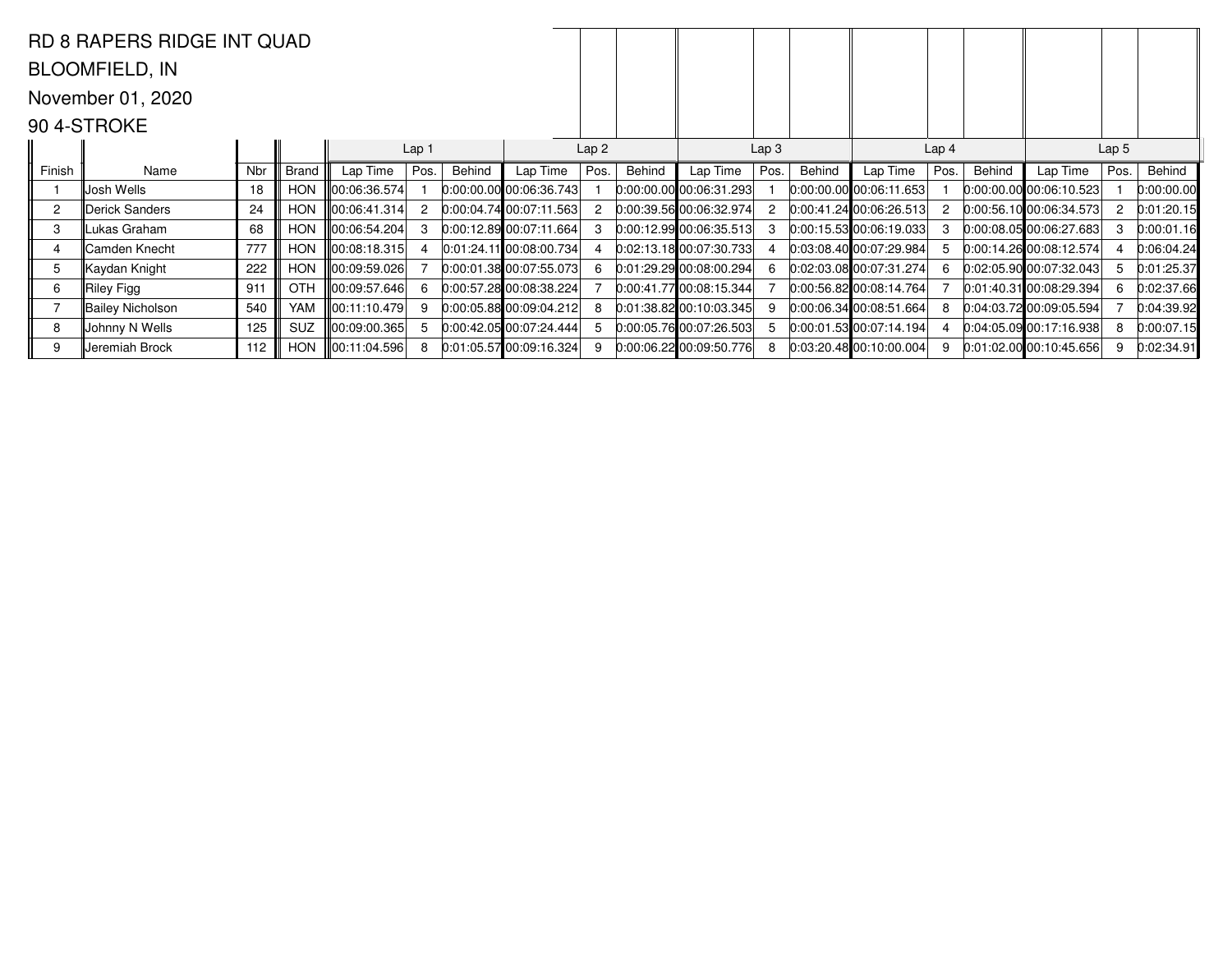|              | Lap <sub>6</sub> |               |                           | Lap <sub>7</sub> |               |
|--------------|------------------|---------------|---------------------------|------------------|---------------|
| Lap Time     | Pos.             | <b>Behind</b> | Lap Time                  | Pos.             | <b>Behind</b> |
| 00:06:13.163 | 1                |               | 0:00:00.00 00:06:09.113   | 1                | 0:00:00.00    |
| 00:06:36.284 | $\overline{c}$   |               | 0:01:43.2700:06:31.723    | $\overline{c}$   | 0:02:05.88    |
| 00:06:44.763 | 3                |               | $0:00:09.63$ 00:06:24.593 | 3                | 0:00:02.50    |
| 00:08:17.534 | 4                | 0:07:37.01    |                           |                  |               |
| 00:07:21.094 | 5                | 0:00:28.93    |                           |                  |               |
|              |                  |               |                           |                  |               |
|              |                  |               |                           |                  |               |
|              |                  |               |                           |                  |               |
|              |                  |               |                           |                  |               |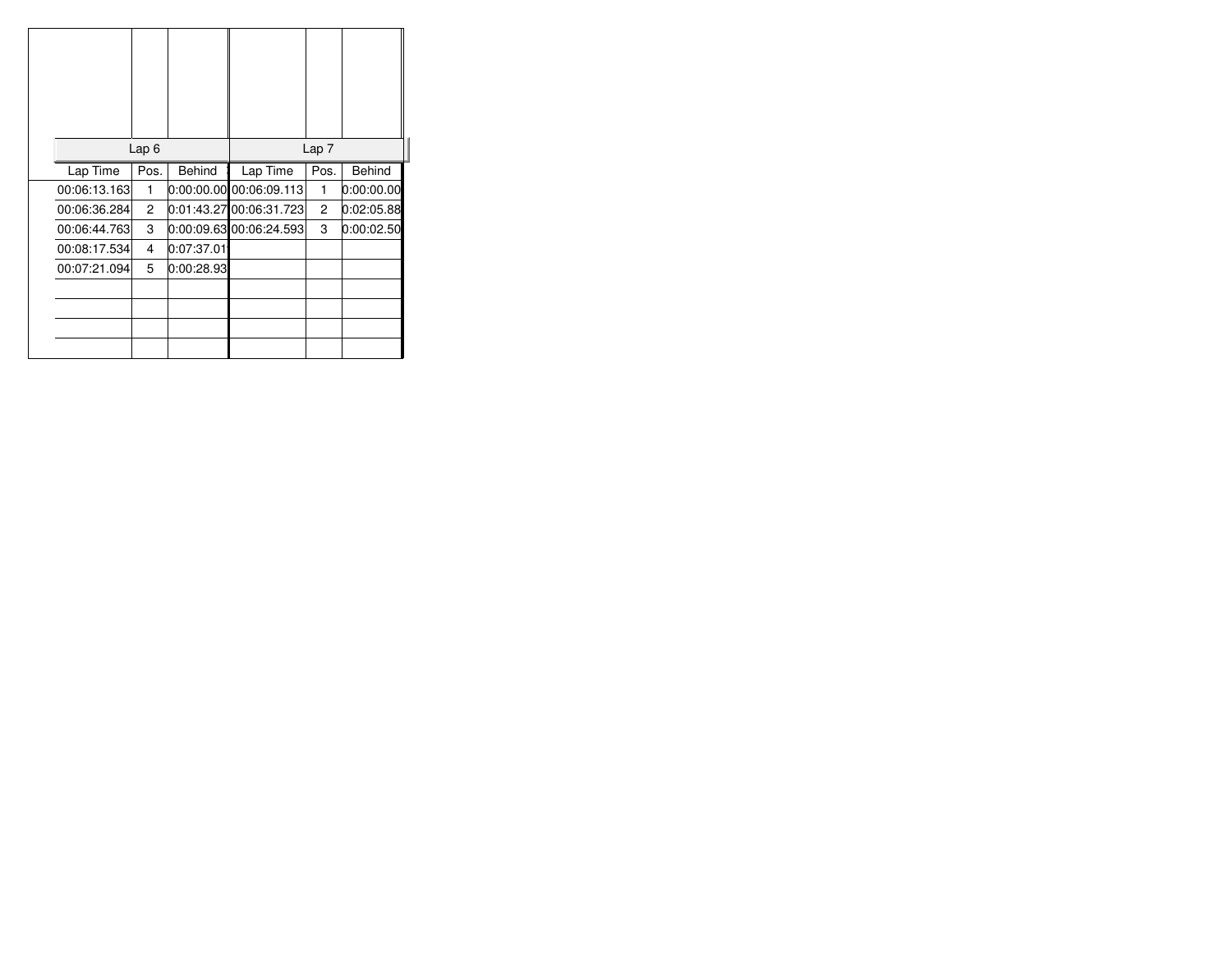|        | <b>RD 8 RAPERS RIDGE INT QUAD</b> |     |            |                    |                  |        |                         |      |        |                           |                  |        |                         |                  |        |                       |                  |            |
|--------|-----------------------------------|-----|------------|--------------------|------------------|--------|-------------------------|------|--------|---------------------------|------------------|--------|-------------------------|------------------|--------|-----------------------|------------------|------------|
|        | <b>BLOOMFIELD, IN</b>             |     |            |                    |                  |        |                         |      |        |                           |                  |        |                         |                  |        |                       |                  |            |
|        | November 01, 2020                 |     |            |                    |                  |        |                         |      |        |                           |                  |        |                         |                  |        |                       |                  |            |
|        | <b>TRAILRIDER</b>                 |     |            |                    |                  |        |                         |      |        |                           |                  |        |                         |                  |        |                       |                  |            |
|        |                                   |     |            |                    | Lap <sub>1</sub> |        |                         | Lap2 |        |                           | Lap <sub>3</sub> |        |                         | Lap <sub>4</sub> |        |                       | Lap <sub>5</sub> |            |
| Finish | Name                              | Nbr | Brand      | Lap Time           | Pos.             | Behind | Lap Time                | Pos. | Behind | Lap Time                  | Pos.             | Behind | Lap Time                | Pos.             | Behind | Lap Time              | Pos.             | Behind     |
|        | ∥Ava Alumbaugh                    | 313 | <b>YAM</b> | $\ 00:08:09.995\ $ |                  |        | 0.00:00.00000:06:15.363 |      |        | $0:00:00.00$ 00:06:44.294 |                  |        | 0:00:00.00000:07:37.463 |                  |        | 0.00.000000000605.673 |                  | 0:00:00.00 |